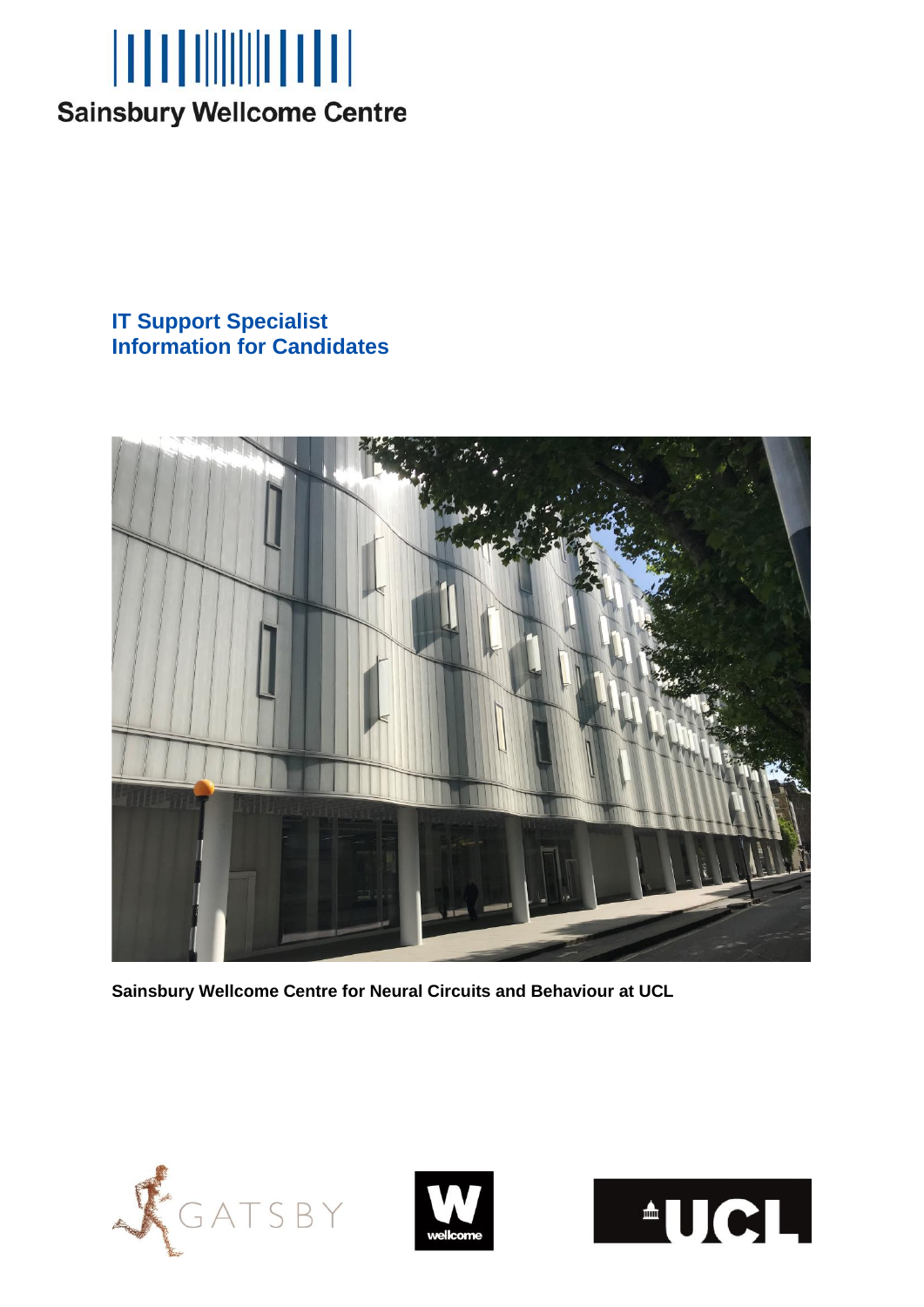# **CONTENTS**

# **Sainsbury Wellcome Centre**

<span id="page-1-0"></span>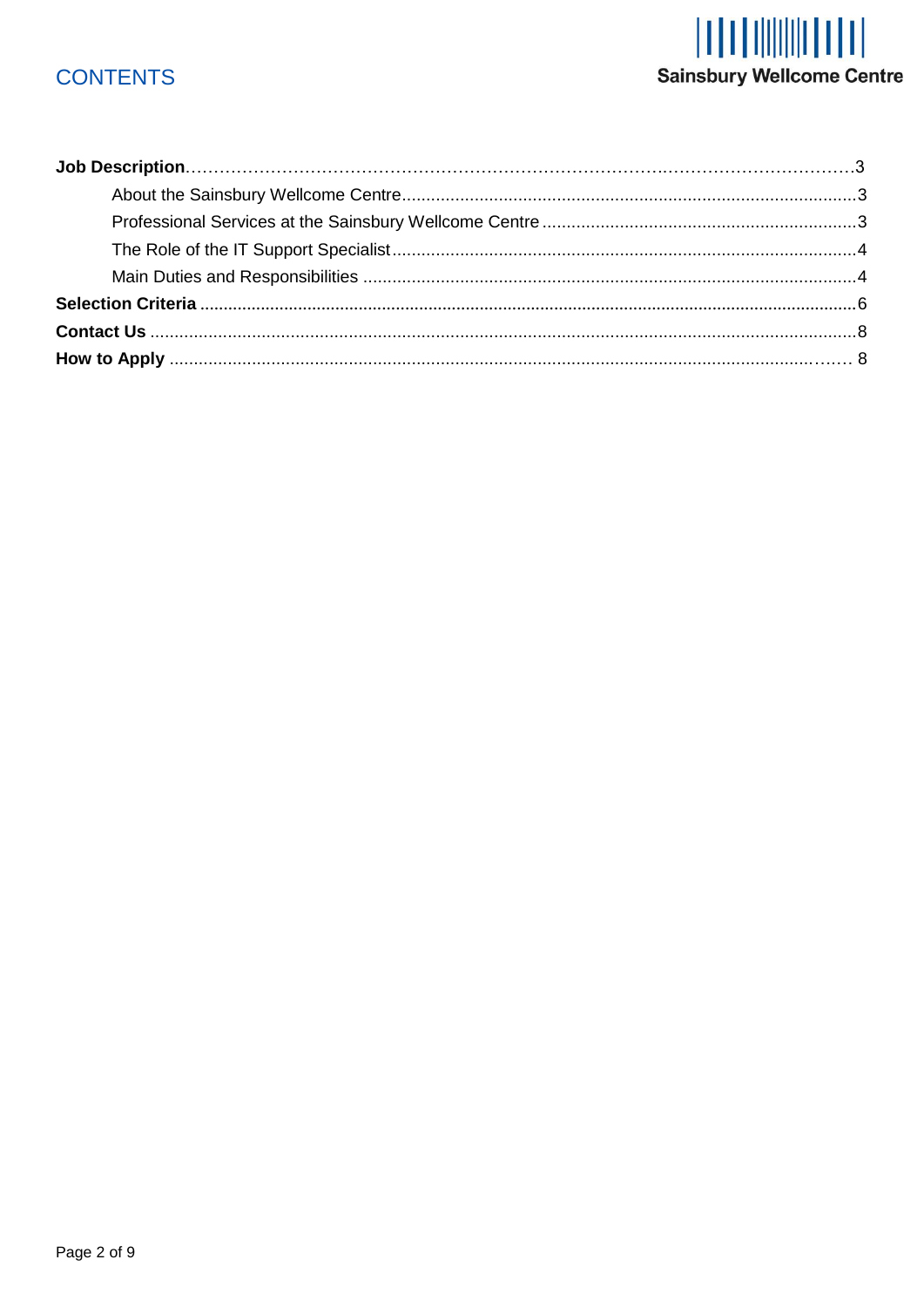# JOB DESCRIPTION

| <b>Vacancy Reference:</b> | 1884982                                                    |
|---------------------------|------------------------------------------------------------|
| <b>Job Title:</b>         | <b>IT Support Specialist</b>                               |
| <b>Department:</b>        | Sainsbury Wellcome Centre                                  |
| <b>Salary:</b>            | £36,770 - £44,388 per annum inclusive of London Allowance. |
| Grade:                    | 7                                                          |
| <b>Hours:</b>             | 36.5 per week (full-time, 1.00 FTE)                        |
| <b>Reports to:</b>        | <b>IT Relationship Manager</b>                             |
| <b>Available until:</b>   | Funded until 31 October 2025 in the first instance         |

# <span id="page-2-0"></span>**About the Sainsbury Wellcome Centre**

The **[Sainsbury Wellcome Centre](https://www.sainsburywellcome.org/web/) (SWC) brings** together world-leading scientists to investigate how brain circuits process information to generate perception, form memories and guide behaviour. Developed through the vision and partnership of the Gatsby Charitable Foundation and Wellcome, and with substantial investment from these partners, the mission of the SWC is to generate experimentally testable theories of brain function.

The Centre comprises 12 highly interdisciplinary experimental research groups accommodated in a new, purpose-designed building, offering an outstanding and unparalleled research environment. SWC scientists use a broad spectrum of the latest advances in molecular and cellular biology, imaging, electrophysiology and behavioural techniques and enjoy state-of-the-art research laboratories, cutting-edge scientific equipment, technologically-advanced prototyping and fabrication laboratories and custom in-house high-performance computing facilities.

SWC is part of the UCL School of Life and Medical [Sciences](https://www.ucl.ac.uk/school-life-medical-sciences/about-ucl-school-life-and-medical-sciences) (LMS). LMS brings together four UCL Faculties to create one of the largest and most prestigious aggregations of academics in biomedical, life and population health sciences worldwide. The School has a global reputation for teaching, informed by cutting-edge research. The School is structured into four Faculties: Brain Sciences; Life Sciences; Medical Sciences; and Population Health Sciences. SWC is most closely linked with the Faculties of Brain Science and Life

Sciences, and is aligned administratively with Life Sciences. The Faculty of Life Sciences leadership team works closely with the SWC leadership to support and enable their mission and facilitate research excellence.

# <span id="page-2-1"></span>**Professional Services at the Sainsbury Wellcome Centre**

SWC has a specialist and experienced professional services team. It is structured to efficiently support research activity and deliver effective management and operational leadership of the SWC.

The Centre prides itself on offering a high quality administrative, technical and operational support function, and fully supports the professional development and progression of its staff, actively encouraging colleagues to learn new skills and broaden their experience. SWC is supported in this aim by UCL's Organisational Development [team](https://www.ucl.ac.uk/human-resources/learning-and-development) who run a wide range of training programmes for all staff types and grades.

# **Work Environment**

<span id="page-2-2"></span>SWC offers staff an award-winning work environment in the heart of Fitzrovia with access to pleasant outdoor spaces. The Centre also offers the full range of [UCL staff benefits.](https://www.ucl.ac.uk/human-resources/pay-and-staff-benefits) such as a season ticket loan scheme and staff discounts.

I TILTI TIINIIN LT LT I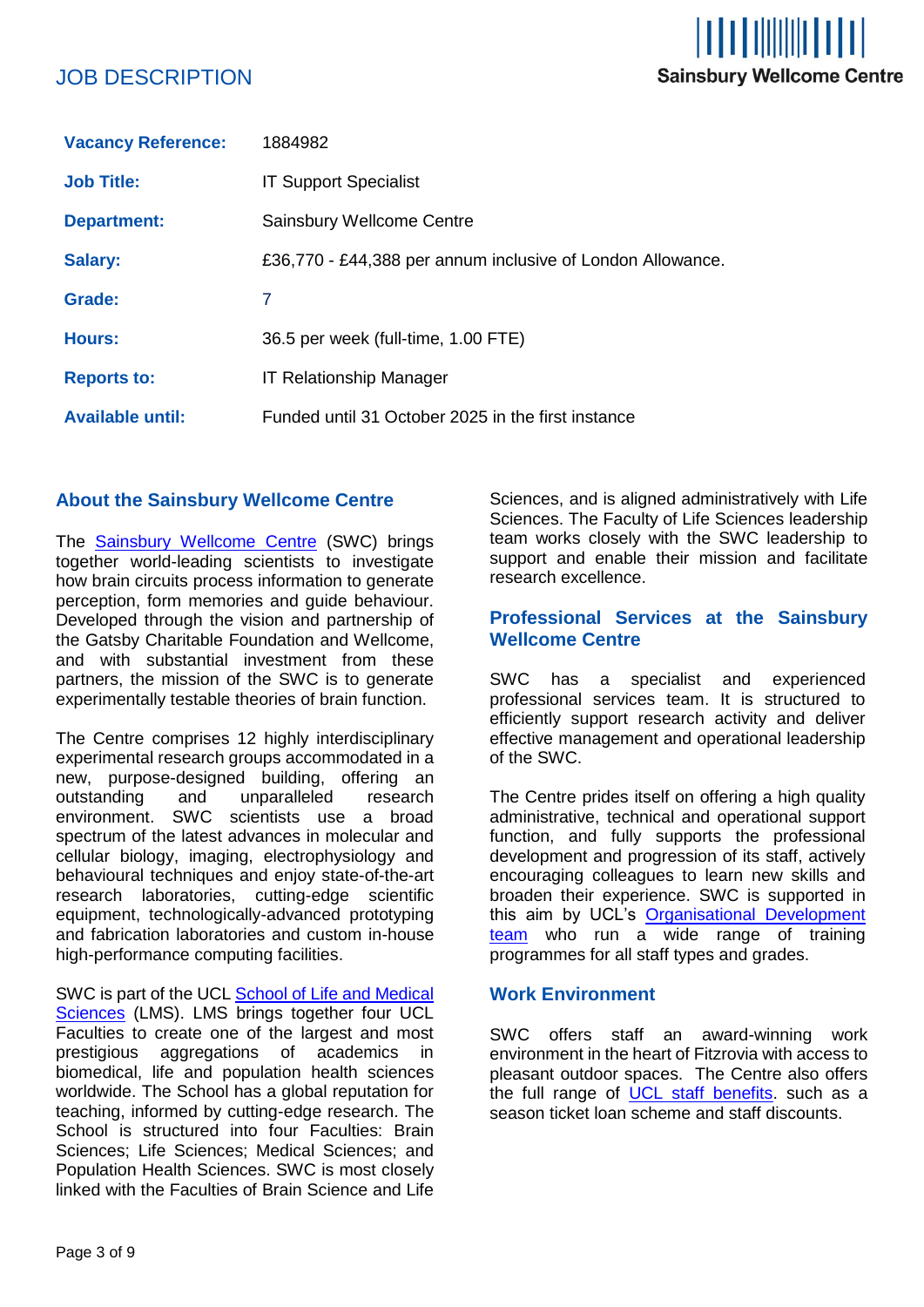# **The Role of the IT Support Specialist**

<span id="page-3-0"></span>As an IT Support Specialist, your role is primarily user focussed and you will be providing prompt, expert technical support to researchers across a wide range of IT services. In addition to this generalist support, you will build on your familiarisation with the research activities at SWC and utilise your specialist IT knowledge to engage proactively with users to develop ways in which IT can improve their work.

You will be working across teams and will be sharing your knowledge and skills with colleagues.

The position requires several focuses including but not exclusive to the following:

#### **Actively engage with users to identify**

**opportunities for improvement** – Not waiting for the user to come to you, you will actively seek out ways in which IT solutions can improve your users' ways of working.

**Provide support for standard IT services** – Day to day IT support will form a significant part of this role. Often you will be the best placed person to provide the solution and will need to maintain and utilise your general IT support skillset.

# **Main Duties and Responsibilities**

# **Provide specialist IT support and services**

- Develop and maintain expertise in specific areas relevant to GCNU/SWC (End user and server hardware, Lab/Scientific IT, Research Applications, Network/Security, Advanced OS support, Collaboration tools, Application packaging and deployment).
- Support users in finding the best solution for their requirements by drawing upon standard SWC services, specialised local services and bespoke solutions as needed.
- To perform hardware installation, configuration, fault diagnosis and repair, decommissioning, and data wiping services.
- To perform facility and service checks, including, but not limited to ensuring sufficient quantities of consumables.
- To provide day-to-day computing support, as a service desk for staff, students and academic visitors.
- Support activities related to adoption of new services introduced by SWC.
- To perform delivery checks, hardware inventory, miscellaneous paperwork.
- To provide cover for colleagues in the team and support the senior system administrators.

# **Problem diagnosis**

- Identify and resolve commonly occurring problems.
- Liaise with colleagues and carry out personal research to develop solutions.
- Participate in working groups for problem resolution.

# **Provide 1st and 2nd line support**

- Resolve 1st line incidents and unresolved incidents from colleagues, adhering to agreed service levels.
- Maintain a high degree of user service for all support incidents & service requests and adhere to all service management principles.
- Promptly & appropriately escalate complex incidents which cannot be resolved to 3rd line support teams.

# **Support other teams within SWC**

- Participate in flexible deployment in support of other teams within SWC.
- Share knowledge with other IT staff and teams within SWC.
- Undertake remote/desk-side customer support as required.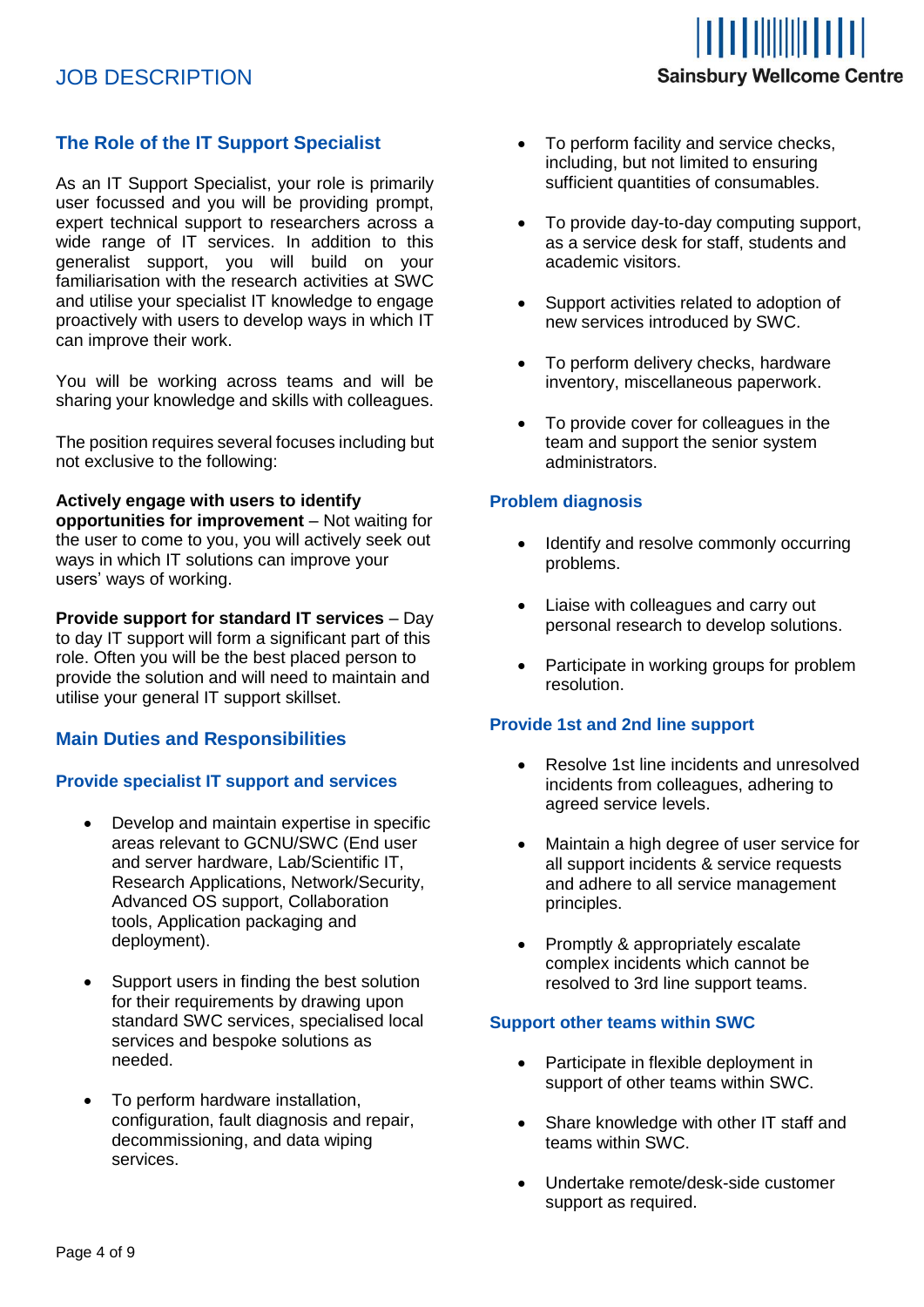# <u>IT FI TIIIIIIII FI TI</u> **Sainsbury Wellcome Centre**

# **Monitor and maintain security of IT systems and services**

- Ensure devices are regularly patched and updated.
- Proactively identify and resolve security issues.
- Carry out day-to-day incident response.
- Liaise with colleagues and the UCL ISD Information Security Group.

# **Maintain documentation**

- Write & maintain user procedural documentation and review other written documentation to assist the service desk with resolution of common incidents.
- Contribute to and maintain team information repositories

# **Educate, knowledge share, train and support**

- Support activities that inspire our user base to learn and innovate.
- Take part in the creation and development of online instructional video material, including research, script writing, production and narration over online video material.
- Support education activities including delivering presentations, training, running Q&A information sharing sessions and workshops / hackathons where appropriate.

The above description is not exhaustive and the post-holder will be required to undertake any other duties as may reasonably be requested within the scope, spirit and purpose of the post. Job descriptions are reviewed on a regular basis including at the annual appraisal. As duties and responsibilities change, the job description may be amended in consultation with the post-holder.

The post-holder will be expected to actively follow all UCL policies and procedures including Equal Opportunities, maintain an awareness of Fire and Health & Safety Regulations, carry out duties in a resource efficient way as well as actively support UCL's Sustainability policies and objectives, attend management meetings and undertake such training and development as may be required for the post.

All staff are required to act professionally, cooperatively and flexibly in line with the requirements of the post.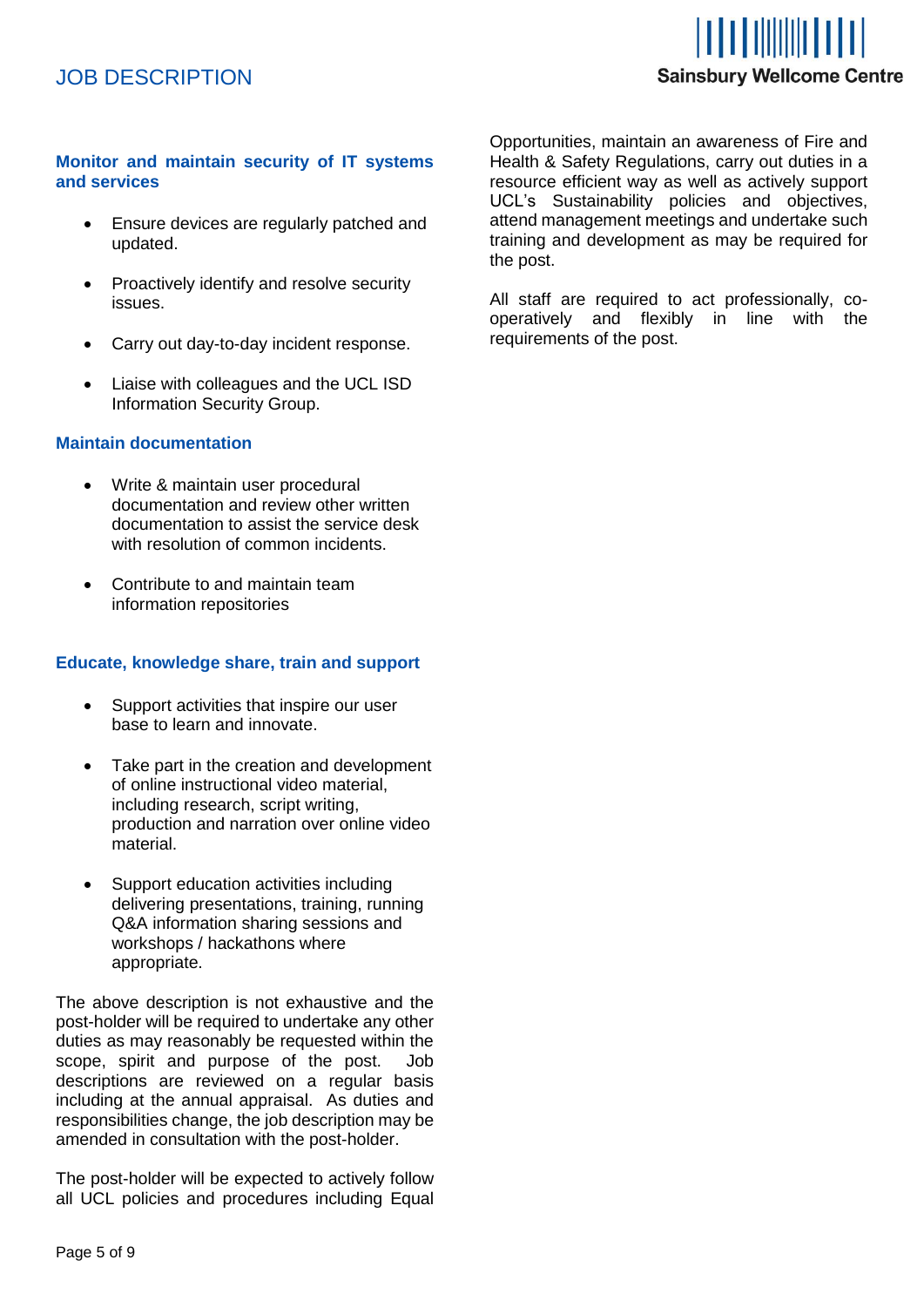

# <span id="page-5-0"></span>**Selection Criteria**

The selection criteria outline the skills, knowledge and experience required in order to perform this role. Applicants will be selected based on how well they demonstrate that they meet the essential, and if appropriate, desirable criteria for this particular role.

|                                                                                                                                                                                                                                                                                              | <b>Essential</b> | <b>Desirable</b> |
|----------------------------------------------------------------------------------------------------------------------------------------------------------------------------------------------------------------------------------------------------------------------------------------------|------------------|------------------|
| <b>Qualifications</b>                                                                                                                                                                                                                                                                        |                  |                  |
| A degree or equivalent, preferably in a science or technology discipline, or<br>substantial relevant business experience.                                                                                                                                                                    | <b>Essential</b> |                  |
| <b>Knowledge and experience</b>                                                                                                                                                                                                                                                              |                  |                  |
| Experience and expert knowledge in at least one of the following areas: End user<br>hardware, Lab/Scientific<br>and<br>IT,<br>Research<br>server<br>Applications,<br>Network/Security, Advanced OS support, Office 365 development, Application<br>packaging and deployment, IT Procurement. | <b>Essential</b> |                  |
| A high level of knowledge and experience in a number of core competencies,<br>including client devices, operating systems, networking protocols, standard<br>software packages, Active Directory, printers, file storage systems.                                                            | <b>Essential</b> |                  |
| Experience and expert knowledge in at least one of the following areas: Linux<br>OS and support, Windows image deployment (SSCM) & configuration, Audio<br>Visual support.                                                                                                                   |                  | Desirable        |
| Prior experience working in a University, other research organisation, or similar<br>large and complex technology led organisation.                                                                                                                                                          |                  | Desirable        |
| Knowledge of Information Technology Infrastructure Library (ITIL) and Scaled<br>Agile methodology                                                                                                                                                                                            |                  | Desirable        |
| <b>Skills</b>                                                                                                                                                                                                                                                                                |                  |                  |
| Hardware skills - familiarity with BIOS, PCIe devices, drivers, printers etc. -<br>building & configuring systems & diagnosing errors.                                                                                                                                                       | <b>Essential</b> |                  |
| Network skills - ability to configure switches according to documented processes.                                                                                                                                                                                                            | <b>Essential</b> |                  |
| An ability to see the whole picture, get to the root of issues and to understand<br>the true required outcomes of customer requests.                                                                                                                                                         | Essential        |                  |
| Excellent problem-solving skills including an ability to diagnose complex<br>hardware and software faults.                                                                                                                                                                                   | <b>Essential</b> |                  |
| Excellent communication (written and oral), interpersonal and customer service<br>skills.                                                                                                                                                                                                    | <b>Essential</b> |                  |
| Ability to work under pressure and manage competing priorities.                                                                                                                                                                                                                              | <b>Essential</b> |                  |
| Ability to use Slack, Teams and other collaboration/communications tools.                                                                                                                                                                                                                    | Essential        |                  |
| Ability to document system builds etc. & generic user facing documentation.                                                                                                                                                                                                                  | <b>Essential</b> |                  |
| <b>Personal Attributes</b>                                                                                                                                                                                                                                                                   |                  |                  |
| A flexible attitude to work, including the ability to take up new tasks quickly and<br>when required without supervision.                                                                                                                                                                    | <b>Essential</b> |                  |
| Self-motivated, ability to learn on-the-job, and from online courses.                                                                                                                                                                                                                        | <b>Essential</b> |                  |
| <b>UCL Ways of Working for Professional Services</b>                                                                                                                                                                                                                                         |                  |                  |
| Committed to providing a responsive and helpful service.<br>Making best practice an absolute priority.<br>Switching easily between tasks for different groups and stakeholders.                                                                                                              | Essential        |                  |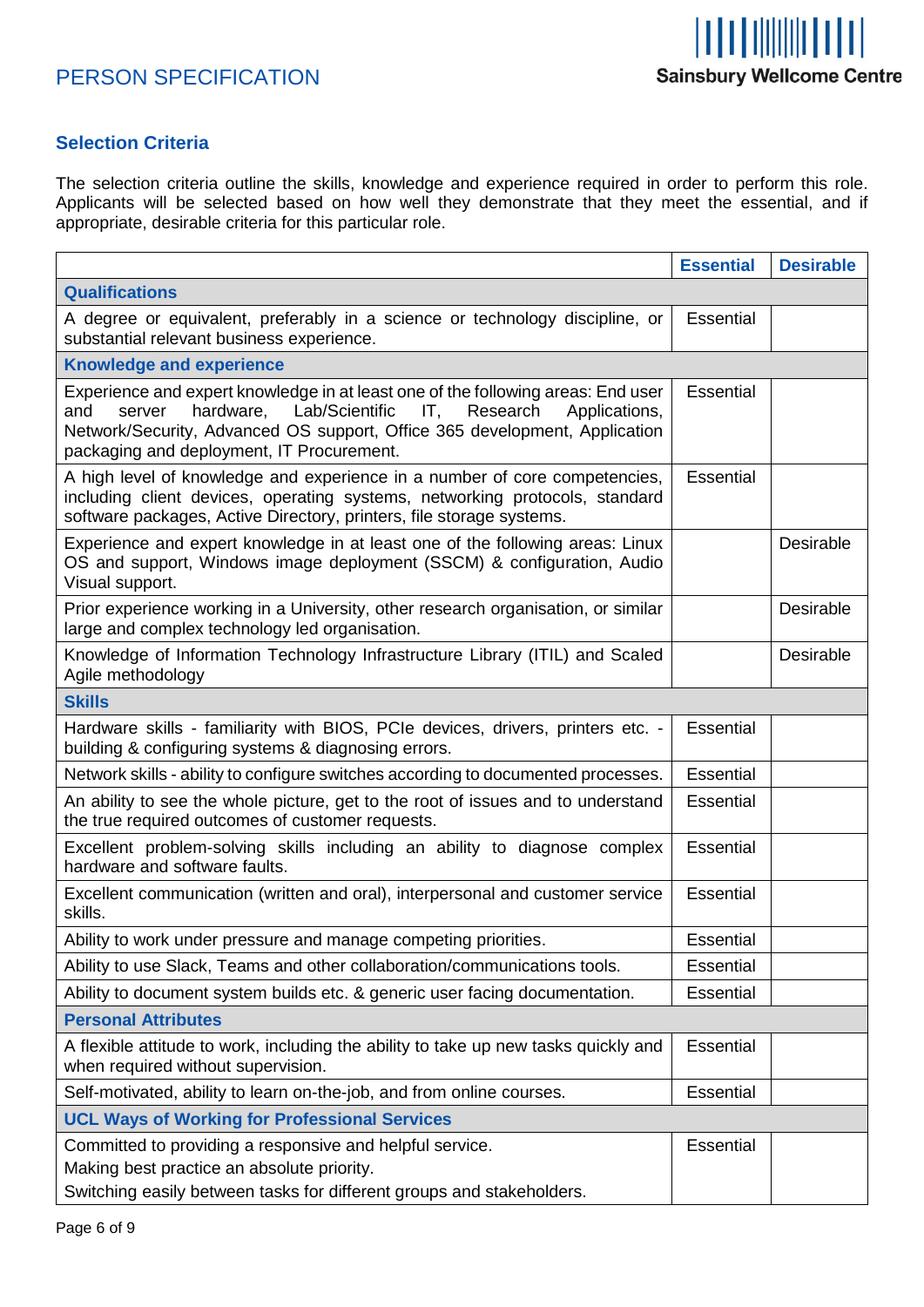# **Sainsbury Wellcome Centre**

| Documenting and sharing solutions.                            |           |  |
|---------------------------------------------------------------|-----------|--|
| Promoting personal and professional development.              |           |  |
| Creating and supporting simple and consistent work processes. | Essential |  |
| Willing to try new ideas which may improve outcomes           |           |  |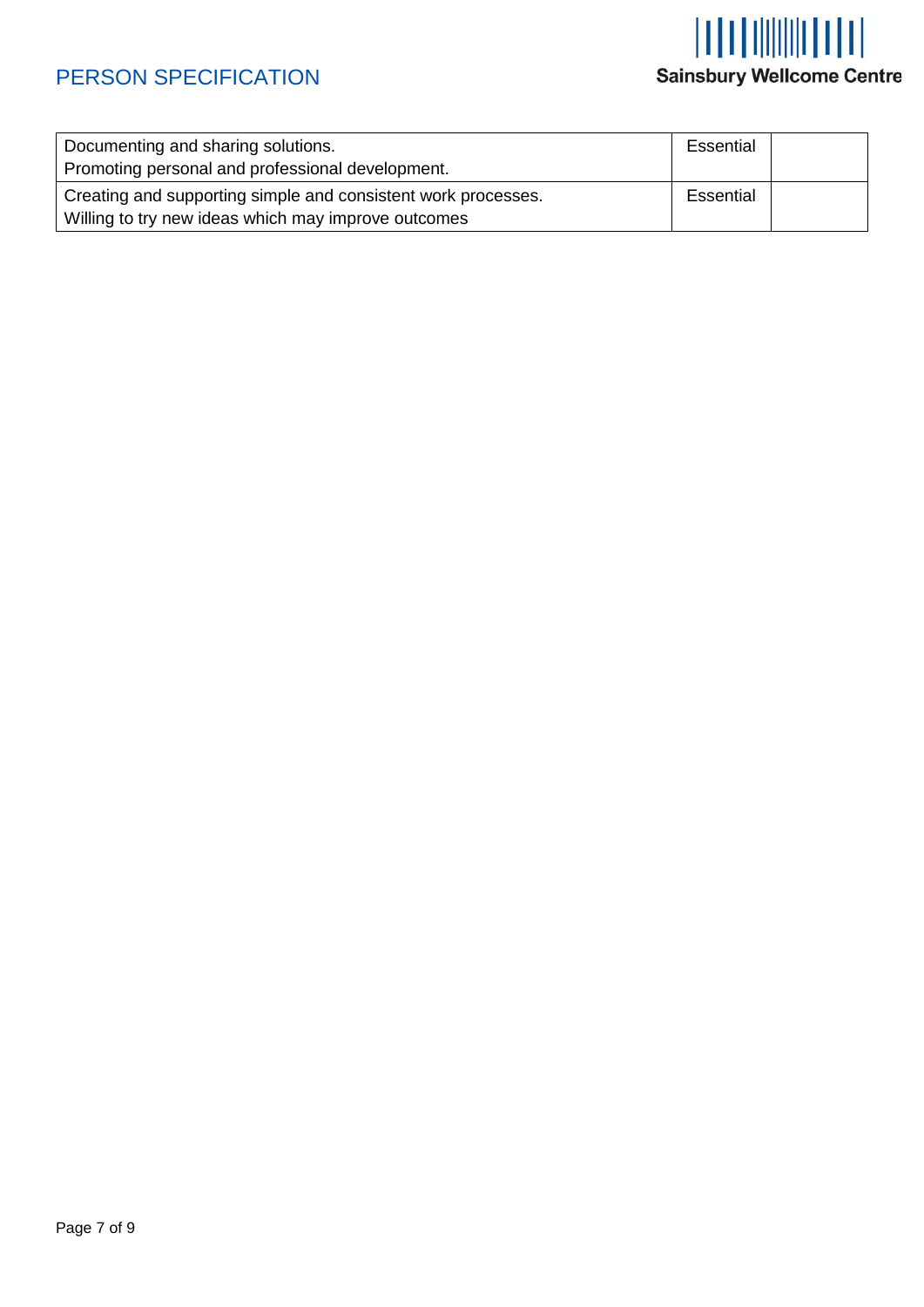



# <span id="page-7-0"></span>**Contact Us**

If you have any queries relating to the vacancy or the application process, please contact the SWC HR Team: [swc.hr@ucl.ac.uk](mailto:swc.hr@ucl.ac.uk)

# <span id="page-7-1"></span>**Applying for the Role**

### **Redeployment candidates**

To begin the online application process, please access the advertisement by searching for it via the UCL [Redeployment Service](https://www.ucl.ac.uk/human-resources/working-ucl/internal-opportunities) using the vacancy reference number.

Please complete the online application form, and use the supporting statement section to outline how you meet the selection criteria. Applications will be shortlisted based on the strength of the examples used to demonstrate that the applicant meets the selection criteria.

All candidates will be notified of the outcome of their application.

### **External candidates**

To begin the online application process, please access the advertisement by searching for it on the [UCL](http://www.ucl.ac.uk/hr/jobs/)  [vacancy search page](http://www.ucl.ac.uk/hr/jobs/) using the vacancy reference number, and click on the "Apply Now" button at the bottom of the vacancy advertisement.

Please complete the online application form, and use the supporting statement section to outline how you meet the selection criteria. Applications will be shortlisted based on the strength of the examples used to demonstrate that the applicant meets the selection criteria.

Please note that there is a limit of 2,500 words to explain how you meet the essential criteria, and a limit of 2,500 words to explain how you meet the desirable criteria.

All candidates will be notified of the outcome of their application.